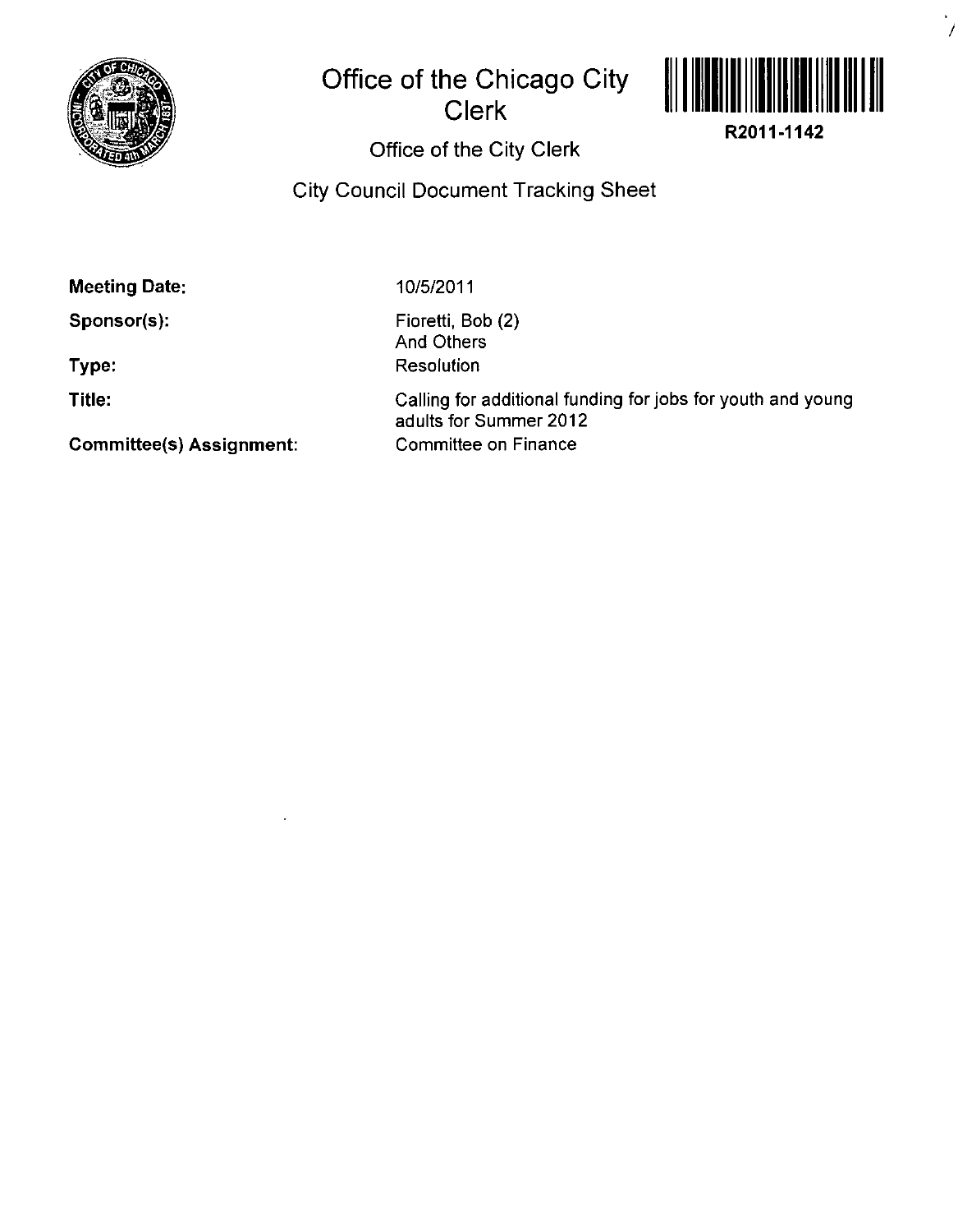## **RESOLUTION CONCERNING ADDITIONAL FUNDING FOR JOBS FOR YOUTH AND YOUNG ADULTS FOR SUMMER 2012**

WHEREAS, The employment crisis continues to plague this nation, particularly urban areas such as the City of Chicago; and

WHEREAS, The most chronically unemployed and underemployed age demographic is between the ages of 18 and 24. The employment losses for young workers far exceeded those of all other age groups. According to the Center for Labor Market Studies, this demographic lost a greater number of jobs than the total number of all jobs that were lost in the Great Depression of 1929; and

WHEREAS, Although the overall unemployment rate is pegged at 10%, when individuals such as teenagers and young adults either stop looking for work or fail to enter the labor market to find a job, that official unemployment rate declines. Thus, the real unemployment rate today may be more than 12%; and

WHEREAS, It follows that these unemployed teenagers and young adults may quickly become disaffected and may tum to an underground economy fueled by drugs, prostitution, crime and violence. It is imperative that this body takes ameliorative action to reverse this trend; now therefore

BE IT RESOLVED That we, the Mayor and members of the City Council gathered together this 5<sup>th</sup> Day of October, 2011 AD, do hereby resolve to set aside twenty-five million dollars (\$25,000,000) from the Tax Increment Financing Districts and include the same amount in the City of Chicago Annual Appropriation for 2012 for the purpose of funding a City of Chicago Summer Youth and Young Adult Employment and Training Program. ARFTI Mile 38  $\lambda$ nd Ward lerman –